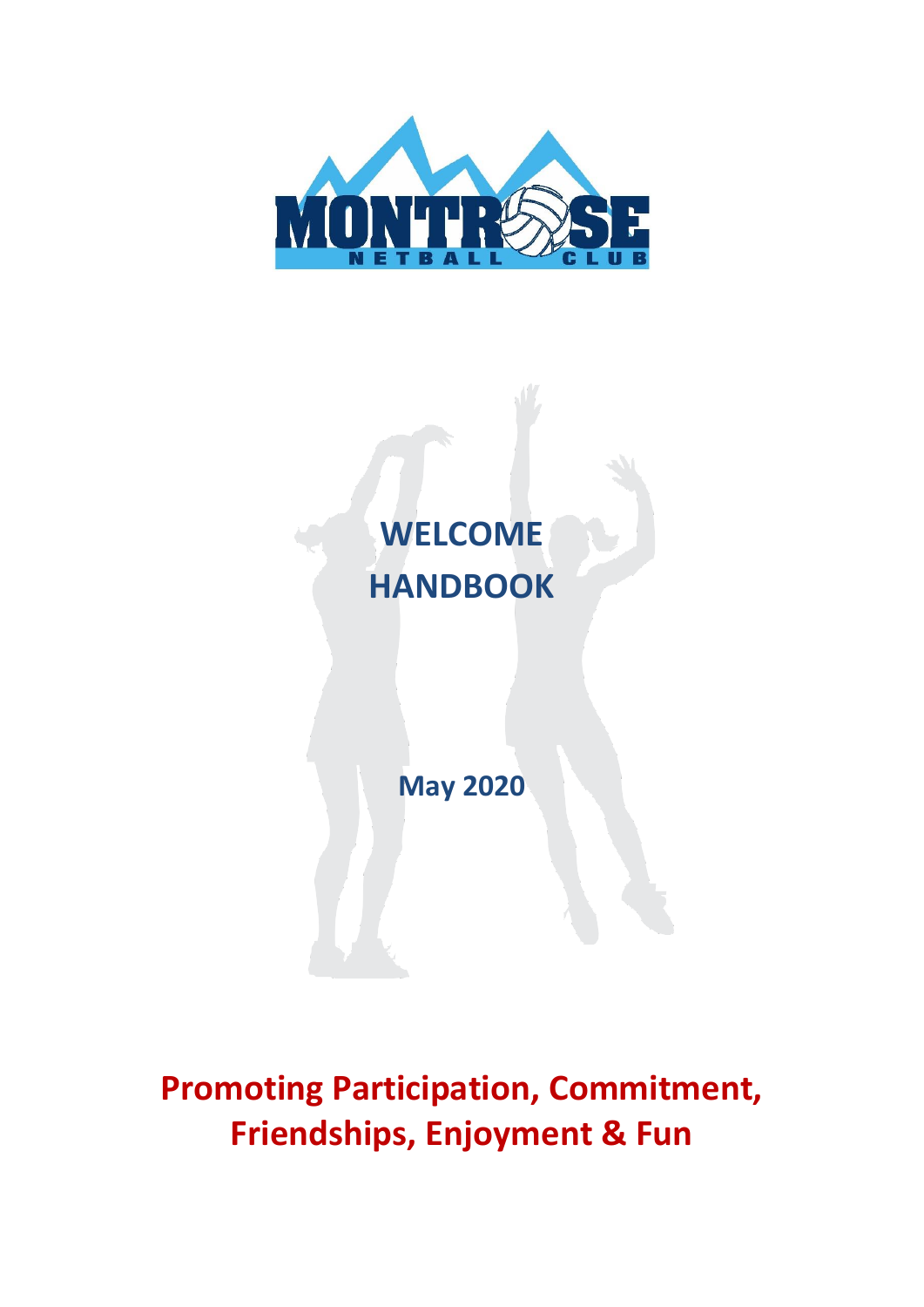# **Table of Contents**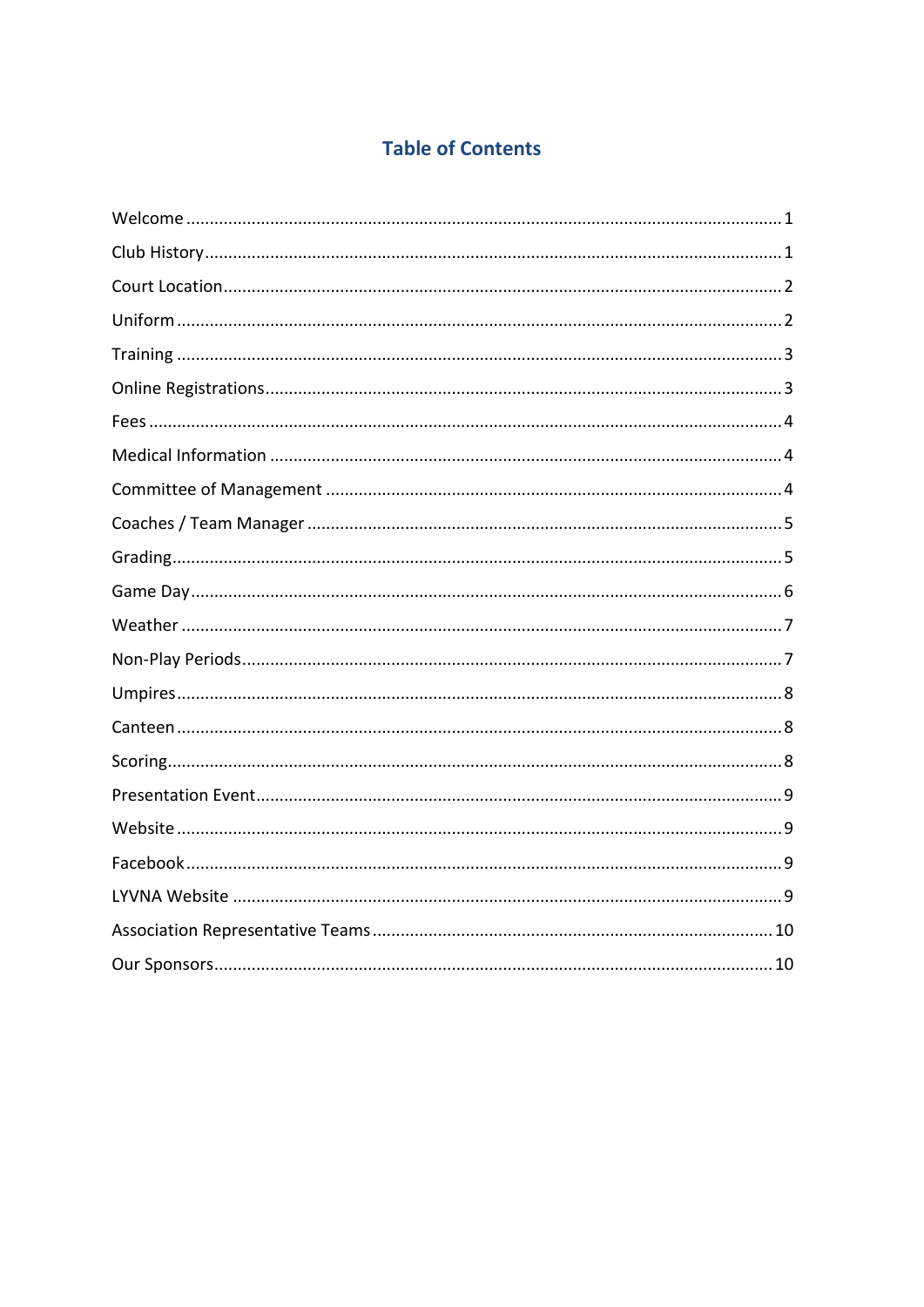## <span id="page-2-0"></span>**Welcome**

Welcome to the Montrose Netball Club. The information contained in this handbook attempts to answer many of the questions players, parents and guardians have when starting with a new club. If you have any further questions please don't hesitate to contact one of our Committee members.

The club's website **www.montrosenc.vic.netball.com.au** and clubs Facebook page **www.facebook.com/MontroseNetballClub** provides contact details and up to date information on what is currently happening at our club. We hope you have many enjoyable seasons with the club.

# <span id="page-2-1"></span>**Club History**

The Montrose Netball Club Inc ("MNC") is a local 'not for profit' sporting club which held its first inaugural meeting on 9th October 1974. The club first participated in a home and away style competition with the Mountain District Netball Association. In the early stages of formation we had around 6 teams competing.

Due to the increased interest in netball, the Lilydale and Yarra Valley Netball Association ("LYVNA") was formed in 1979 and MNC was one of the founding clubs to join this competition. Our club has grown into a position where each season the club has around 25 teams competing in the winter and spring competitions at LYVNA in Kilsyth (Pinks Reserve Regional Netball Facility).

We have a reputation for being known as a very friendly and family orientated, local community based club. Our dedicated team of volunteers aim to develop everyone's skill and knowledge of the game whilst maintaining a sense of fun and enjoyment. Having a large members list enables us to enter multiple teams of differing strengths and experiences in age groups ranging from under 9's through to the open section. There is also a NetSetGo program for the 10 and under age group.

Suncorp NetSetGo is Netball Australia's only junior entry netball program. This program is a fun, safe, social and active program for girls and boys aged 5 to 10. It gives kids of all abilities a positive introduction to netball and teaches them the basic skills of the sport. The program is divided into three tiers: Net, Set and Go, meaning that your child will learn at a pace that's right for their age and ability. All participants receive a NetSetGo participant pack. Your child will take part in skill based activities, minor games and modified matches that will help them develop fundamental movement skills, as well as important social skills like team work. Each session is lead by accredited coaches, using modified equipment to ensure all participants have an enjoyable experience.

Children are from a wide area and attend many different local schools. Netball is a great way to make friends outside the school grounds.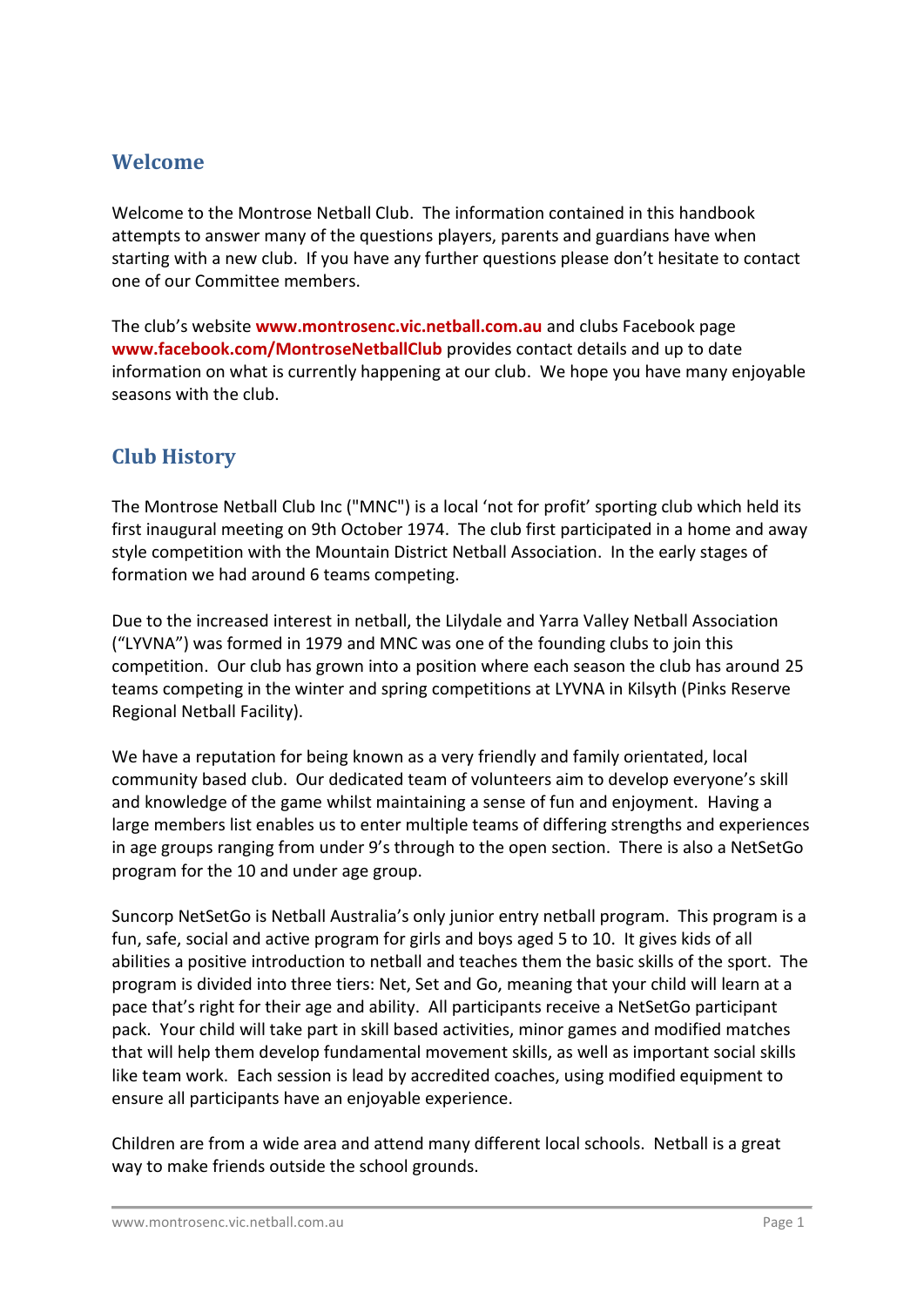Our club is excited to announce that our new All Abilities netball program has been running since 2018. All Abilities netball provides the chance for people with a physical or intellectual disability to participate directly or indirectly in local clubs and associations. More details regarding our club Promoting Disability Inclusion In Sport can be found on our website under the 'All Abilities Program' menu tab.

As stated in our mission statement the aim is to **promote** players to **participate** in a team sport where they develop **commitment** and new **friendships**, whilst having **enjoyment** and **fun**.

# <span id="page-3-0"></span>**Court Location**

#### **Training**

MNC training courts are located on Mt Dandenong Tourist Road, Montrose (next to the Montrose Football Ground / Tennis Courts). The club requires a couple of parents from the under 9 and under 11 age group to stay at their allocated training sessions to assist with any players requiring a toilet break. Player safety is important to us and the coach cannot supervise players both on the training courts and at the toilet block at the same time.

All training sessions will be held here unless otherwise advised.

#### **Competition Matches**

All matches are played on a Saturday at Pinks Reserve Regional Netball Facility, 123 Liverpool Road, Kilsyth (behind the Kilsyth Basketball Stadium).

The competition seasons run as follows:

- Winter Season March to September (with finals running, except under 9s)
- Spring Season October to December

## <span id="page-3-1"></span>**Uniform**

Montrose Netball Club uniform consists of:

- Montrose Netball Club A-line dress
- Montrose Netball Club hoodie (not compulsory, optional item)
- Montrose Netball Club training top (not compulsory, optional item)
- Black or Navy blue bloomers / boy legs sports briefs (note: bike shorts are not permitted)
- White sporting socks (note: black socks are not part of our uniform)
- Sporting shoes (note: no volleys or canvas shoes are allowed)
- U9 only can wear black full length leggings and/or top underneath the dresses in cooler weather
- U11, U 13, U15, U17, Open only can wear a black top underneath the dresses in cooler weather
- Male uniform requirements club training top (Velcro to be attached to the top) and navy shorts.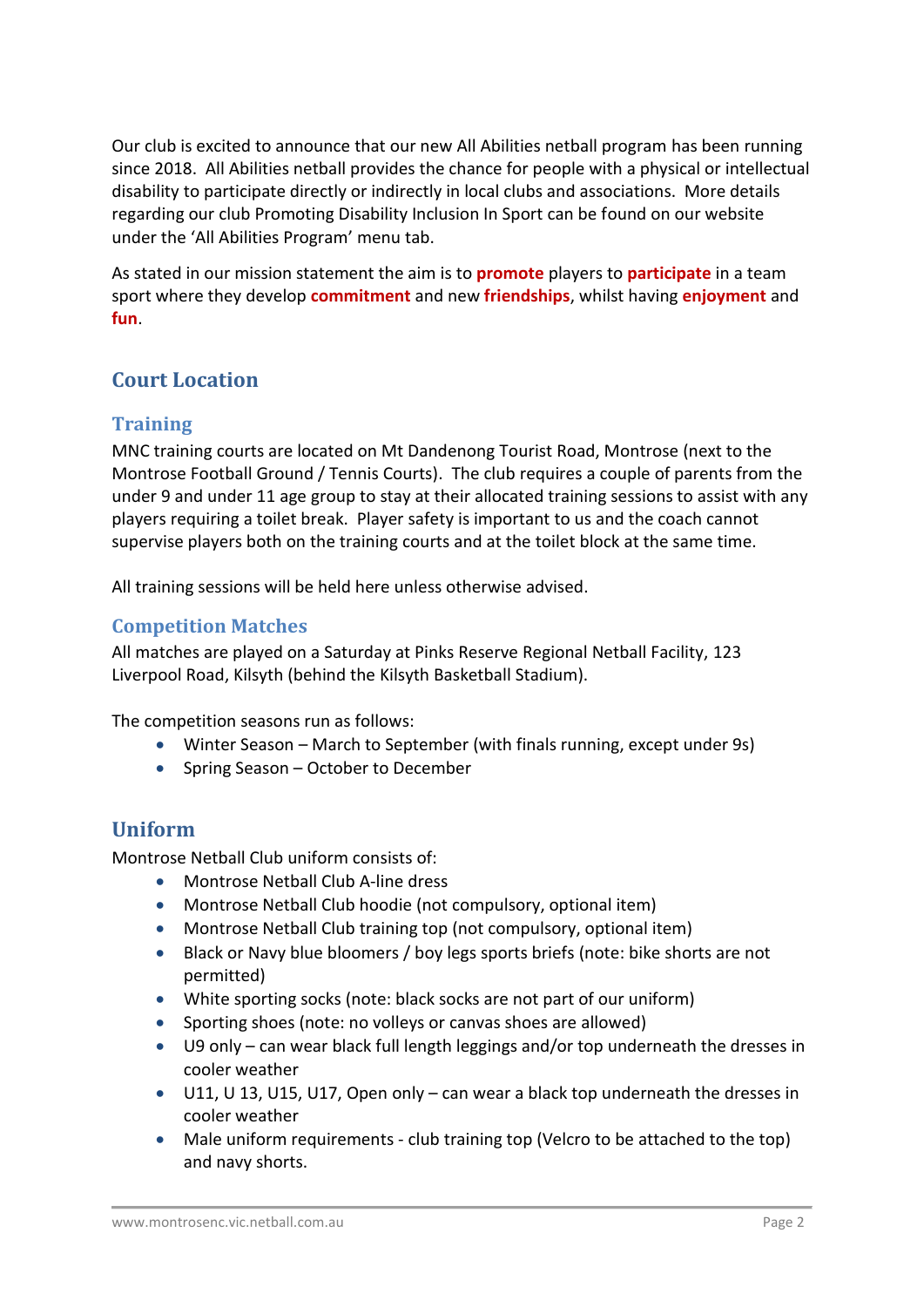#### **New Items**

Uniform items may be purchased or ordered by contacting our Uniform Coordinator or completing the uniform order form which can be located on our club website. Please refer to the uniform order form for further details, including prices.

#### **Second Hand Items**

For 2020 our club will be trialling a new system for selling and buying second hand uniform items. Please go to our second hand uniform Facebook site: [https://www.facebook.com/Montrose-Netball-Club-Second-hand-uniforms-BuySell-](https://www.facebook.com/Montrose-Netball-Club-Second-hand-uniforms-BuySell-106607164168165/)[106607164168165/](https://www.facebook.com/Montrose-Netball-Club-Second-hand-uniforms-BuySell-106607164168165/)

Note - any of the uniform items posted on this site are between the buyer and seller direct. Please only contact our club if you are unsuccessful in finding or selling a uniform item and require and new one instead. Facebook Admin can be contacted via messenger for any issues / questions.

For any uniform enquiries please contact our Uniform Coordinator (Sue Fraser) on 0430 800 490.

## <span id="page-4-0"></span>**Training**

The training night and time will be advised by the coach. Please ensure appropriate shoes and clothing are worn and please bring a drink bottle. Note: school shoes, volleys, slip on shoes etc. are not allowed.

If a player is unable to attend training, he / she must contact the coach as soon as possible. If a player does not attend training without a good reason, or a player misbehaves while at training, at the discretion of the coach, they may be stood off for the first quarter of the next game.

## <span id="page-4-1"></span>**Online Registrations**

All players wishing to participate in either the winter or spring competitions are required to register online. Each member (new and existing to our club) will be responsible for registering themselves through the MyNetball Payment Service. Each registration must be completed one at a time by logging into the existing record for that player or creating a new record if a player is new to netball. The under 9 age group have a separate link (for the competition program) which needs to be used as the registration needs to go through our NetSetGo program. More details about when registration links are open will be announced on our website and / or Facebook page.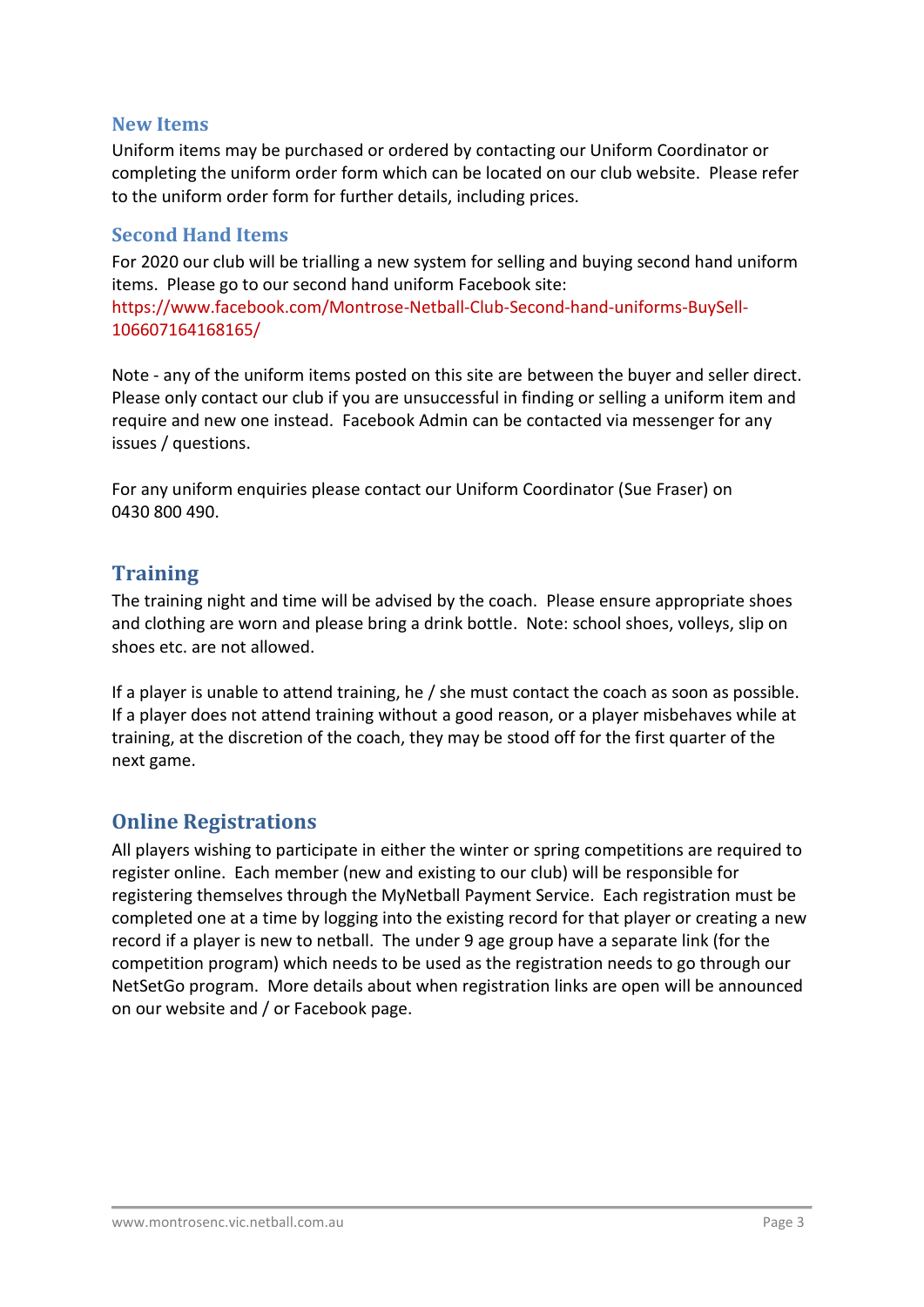#### <span id="page-5-0"></span>**Fees**

Fees must be paid by the due date set for each season. Fees are made up of:

| Club Fees  | Payable for each season played.<br>Club fees go towards team registration, umpire payments,<br>canteen levy, equipment maintenance, first aid, trophies,<br>presentation expenses, improvements to our training facilities<br>and other miscellaneous costs incurred by the club. All efforts<br>are made to keep these costs to a minimum.                                                                                                                                                                                                                                                                     |
|------------|-----------------------------------------------------------------------------------------------------------------------------------------------------------------------------------------------------------------------------------------------------------------------------------------------------------------------------------------------------------------------------------------------------------------------------------------------------------------------------------------------------------------------------------------------------------------------------------------------------------------|
| <b>NVM</b> | Payable once per calendar year.<br>Is a Netball Victoria Membership ("NVM"). In order to<br>participate in a Netball affiliated Association / Competition you<br>must be a member of Netball Victoria. This membership<br>covers you with injury insurance. All players, coaches and<br>umpires require this insurance. Registration and payment are<br>processed through our clubs online registration system using<br>the MyNetball platform. The NVM fee payment is now<br>required when you register online with a valid credit card or<br>credit debit card which has been instigated by Netball Victoria. |

Players will not be allowed to take the court if fees have not been paid or previous arrangements have not been organised with a Committee member for a payment plan.

There are no ongoing weekly team or admittance fees to pay.

Fees can be paid by cash, direct bank deposit or at the time of registering using our online registration form by credit card (a small processing fee is charged). Our club also has a Square Reader set up and available to accept credit card payments (in person only and a 2% transaction fee is applicable).

## <span id="page-5-1"></span>**Medical Information**

Medical information must be provided with the online registration paperwork. Committee members / coaches / team managers only will be privy to this information which is collected in the interest of your child.

## <span id="page-5-2"></span>**Committee of Management**

MNC is run by a Committee of Management which relies on parents to volunteer their time to help and support our junior and senior players which enables the club to run a very successful local community group.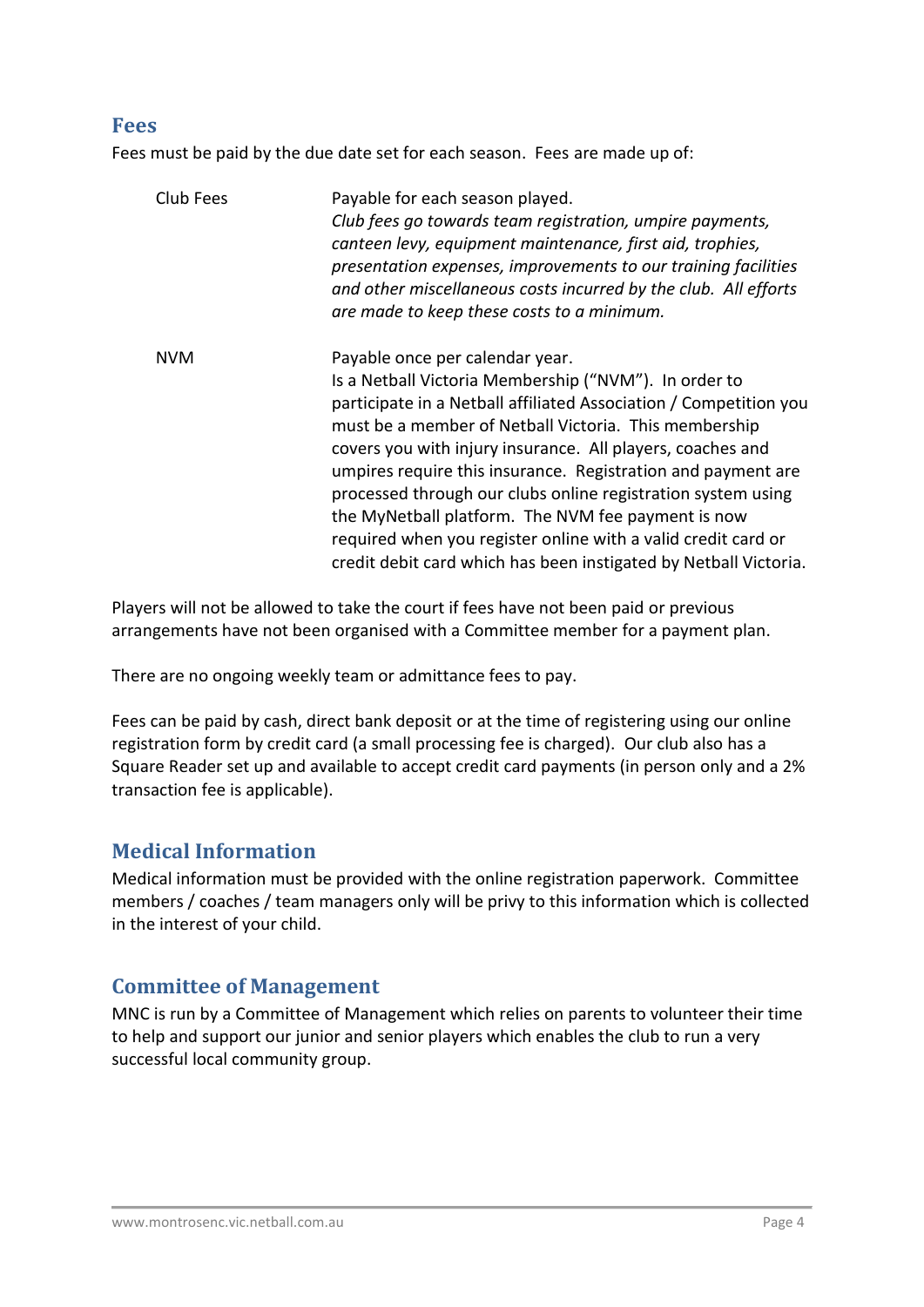Positions available each year are:

- President
- Vice President
- Secretary
- Treasurer
- Umpires Convenor
- Coaches Convenor
- Uniform Coordinator
- Communications Coordinator
- General Committee

# <span id="page-6-0"></span>**Coaches / Team Manager**

All coaches are volunteers and new coaches are continually required. If you are interested in coaching please let a member of the Committee know. Please remember to give coaches, assistant coaches and team managers the respect they deserve. Teams cannot play without a coach and team managers will be appointed to assist the coach at training and on game day. Coaches will be responsible for the playing positions of players.

## <span id="page-6-1"></span>**Grading**

The LYVNA grades teams as follows:

- 9/Under
- 11/Under
- 13/Under
- 15/Under
- 17/Under
- Open

Eligibility is determined by the age a player turns during the playing year, i.e. if a player turns 11 between 1 January and 31 December they will be eligible for 11 and under regardless of when they turn 11 during that year. The minimum age that you are allowed to play is 6 but you must turn 6 prior to the last day of the current season being played.

## **9/Under (NetSetGo Program)**

Suncorp NetSetGo is Netball Australia's only junior entry netball program. It provides children from 5 to 10 years with a positive introduction to netball, incorporating skill based activities, minor games, music, dance and modified matches. Delivered in a fun and safe environment, the weekly program is coordinated by accredited coaches to ensure all participants have an enjoyable experience, while developing fundamental life skills.

#### **Net (5 to 6 years) – activity / skills program**

#### **Set (7 to 8 years) – activity / skills program**

**Learn netball related fundamental motor skills with fun games and skills sessions**

The activity / skills program consists of 2 tiers – "Net" and "Set". This program is designed for brand new players. The ages indicated for both tiers are a guideline only. The activity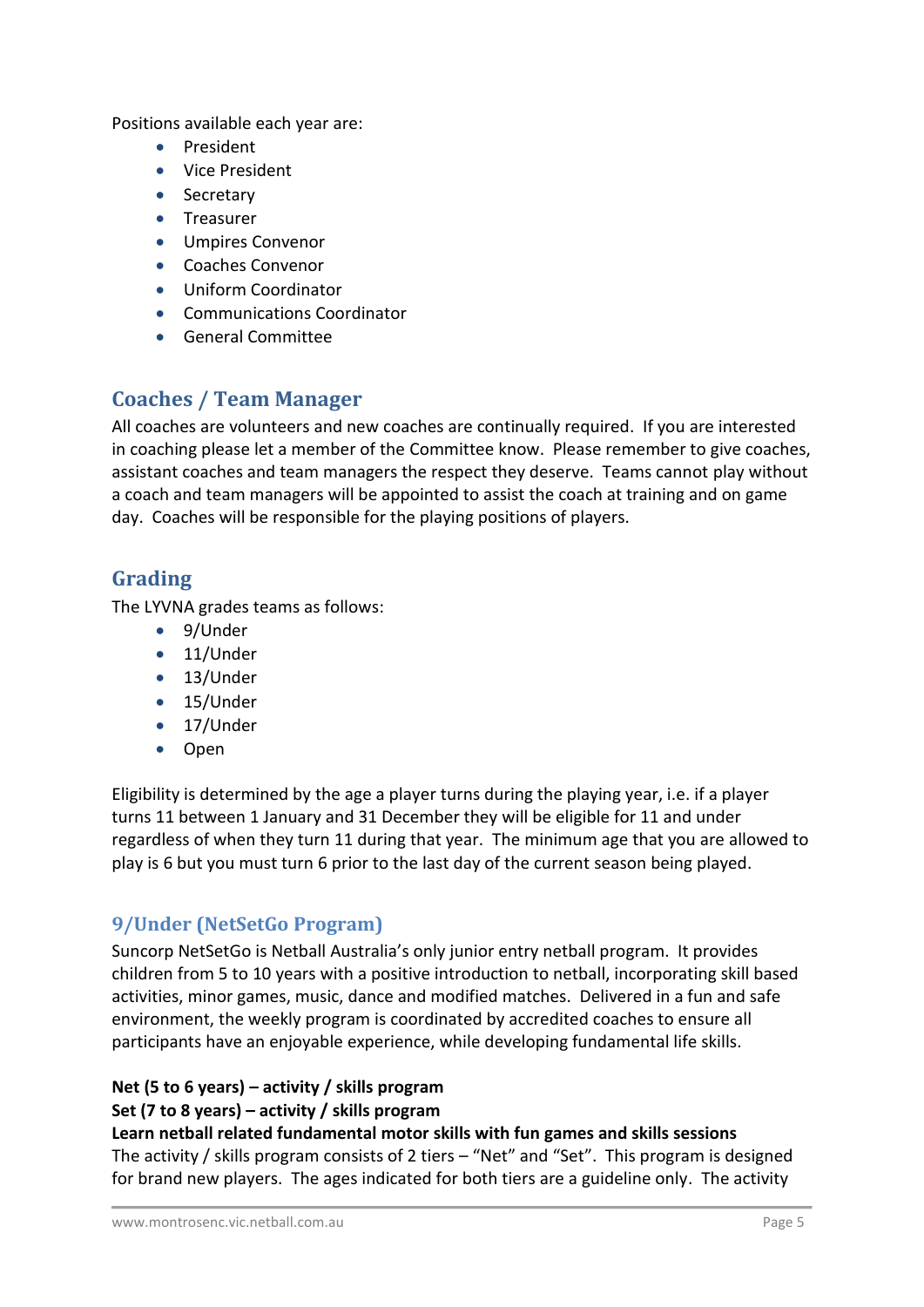program is designed to teach children fundamental motor skills, which serve as the basis for skill development in netball.

#### **Go (6 to 10 years) – competition program**

#### **Be a part of modified netball games with a focus on fun and teamwork**

The competition program consists of 1 tier  $-$  "Go". This program is designed for brand new or existing players. The ages indicated for this tier is a guideline only. This program is incorporated into the LYVNA 9 and under competition. Entry into this competition is done through local clubs.

This is a non competitive competition. Scores are kept however there are no finals or ladders visible and teams may be swapped between grades (colour system) during the season. At this age the club will endeavour to keep players with their friends. Although adhering to the rules of netball, leeway is given in this age group to allow the girls and boys opportunity to learn as they play.

All participants receive a NetSetGo participant pack. Please refer to our website for more details on how to register for either programs.

## **11/Under, 13/Under, 15/Under, 17/Under**

Players will be graded at the start of each Winter season to determine the level of a player and the best combination of players to make teams of similar skill levels. Teams will also be based on the previous season coach feedback sheets.

Grading will be carried out after registrations close for the winter season only. The dates of registration and grading days will be advised prior to the start of each season. Team placement is at the clubs / selectors discretion.

## <span id="page-7-0"></span>**Game Day**

Players are required to arrive at the courts at least 15 minutes prior to their match commencing. They are required to:

- be in full uniform
- have long hair tied up
- remove all loose jewellery
- remove or tape all earrings
- bring their own drink
- cut fingernails (they are not to be visible over the ends of fingers from palm side).

Should a player not be able to play either due to ill health or other commitments please contact the coach as soon as possible. Even if the team has extra players your child may not be the only one unable to play that particular week. Coaches need to be able to plan their team prior to the game.

Any fixed dates of holidays etc need to be given to the coach as early as possible so that replacements can be arranged if necessary.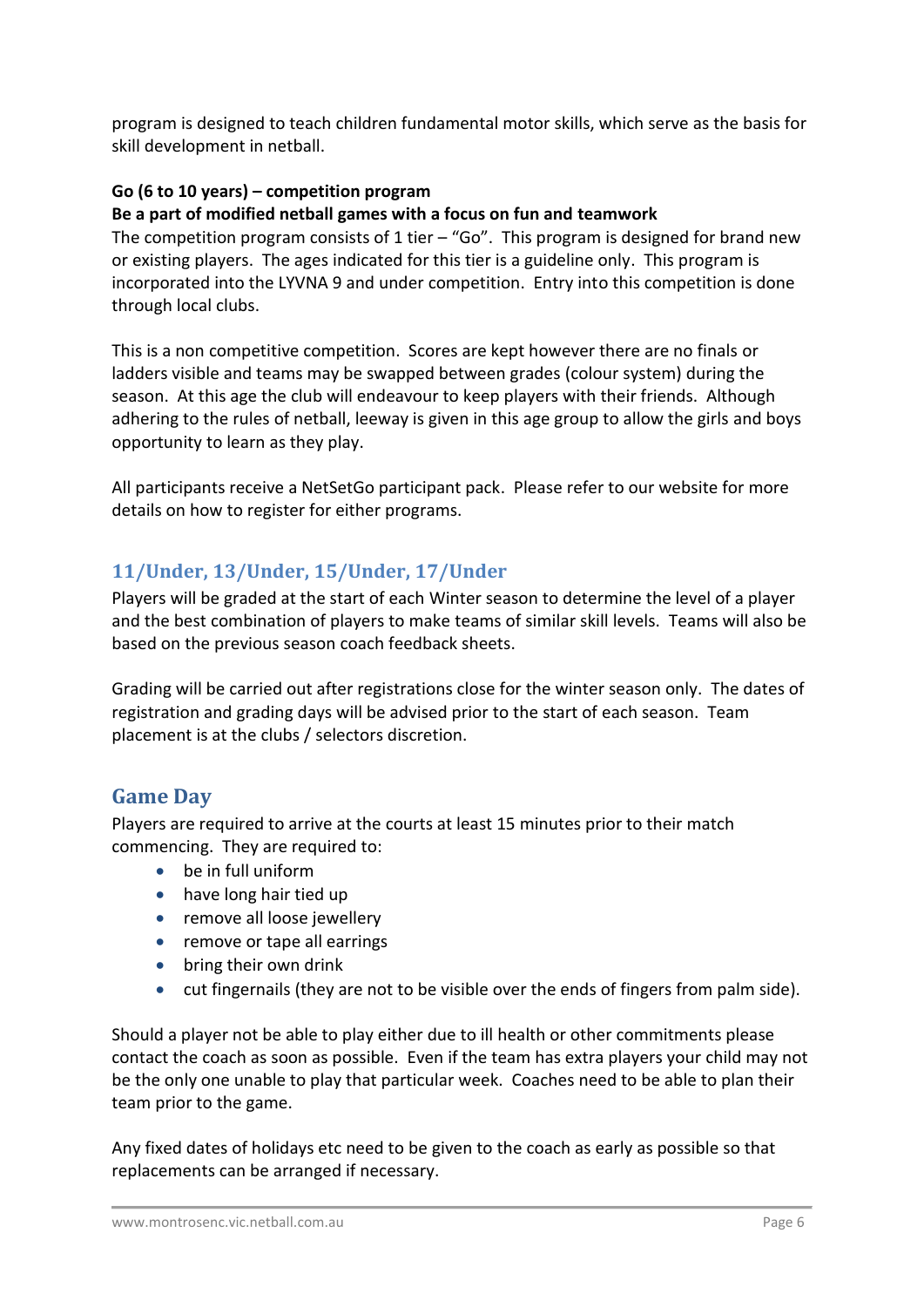| <b>AGE GROUP</b> | <b>QTRS</b> | <b>QTR TIME</b><br><b>BREAK</b> | <b>HALF TIME</b><br><b>BREAK</b> | <b>END BREAK</b> |
|------------------|-------------|---------------------------------|----------------------------------|------------------|
| 9U               | 0:08        | 0:01                            | 0:02                             | 0:06             |
| 11U              | 0:10        | 0:01                            | 0:02                             | 0:06             |
| 13U              | 0:10        | 0:01                            | 0:02                             | 0:06             |
| 15U              | 0:10        | 0:01                            | 0:02                             | 0:06             |
| 17U              | 0:12        | 0:01                            | 0:02                             | 0:06             |
| Open             | 0:12        | 0:01                            | 0:02                             | 0:06             |

Matches are played in quarters as follows:

#### <span id="page-8-0"></span>**Weather**

As netball is an outdoor sport played through autumn, winter and spring, matches will be played in all weather conditions including heat and rain. In the case of heavy rain, matches may be cancelled should the courts be deemed unsafe, or weather conditions too severe. In the case of bad weather, players will be required to arrive at the courts as usual unless advised otherwise by a coach / team manager. In the case of sunny conditions, please ensure your child(ren) have applied sunscreen before attending the training or match day courts.

#### **LYVNA Wet Weather Rules**

- We do play in rain
- We do not play in lightning
- We do not play in hail

#### **LYVNA Hot Weather Rules**

LYVNA and Netball Victoria abide by the guidelines produced by Sports Medicine Australia. Games may be cancelled or postponed when:

- Ambient temperature reaches 36 degrees celsius or greater, or
- Wet Bulb Globe Temperature (WBGT) reaches 30 or greater

LYVNA uses the Bureau of Meteorology website for information on the Ambient temperature and WBGT.

# <span id="page-8-1"></span>**Non-Play Periods**

The competition is not played on long weekends or for selected weeks during the school holidays. Refer to fixtures on the LYVNA website for scheduled dates.

If there is an odd number of teams in a section, one team each week will be rostered a bye and will not play that week. The bye team still receives four points for the bye game. Coaches will advise when a bye has been scheduled, or you can look ahead on the LYVNA website.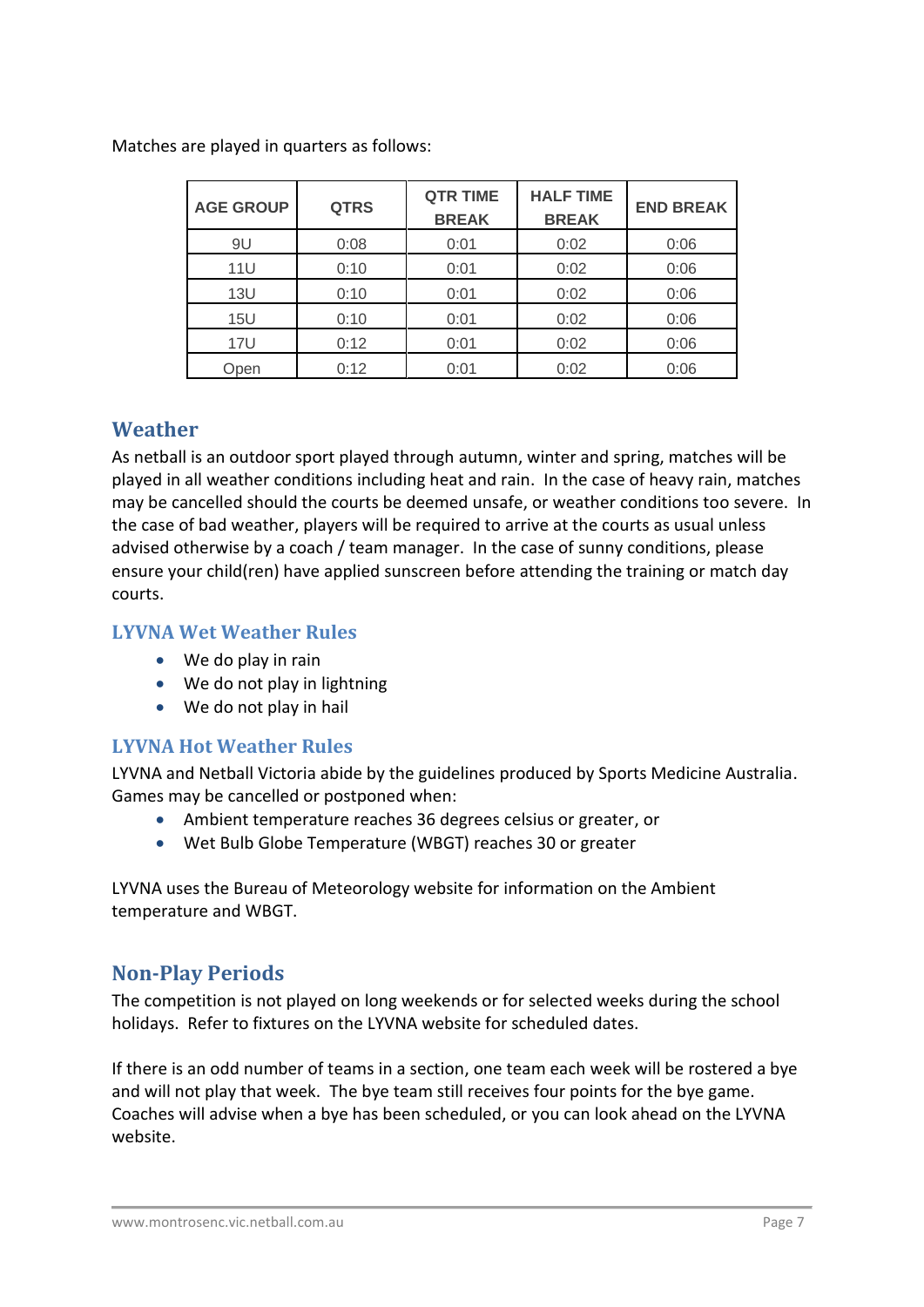## <span id="page-9-0"></span>**Umpires**

The club is required to provide one umpire every week for each team playing. This can be a thankless and difficult job so please ensure they are given due respect.

If you are interested in umpiring or learning to umpire, please speak to a Committee member.

#### <span id="page-9-1"></span>**Canteen**

Each club is required to staff the canteen at the Pinks Reserve Regional Netball Facility on a Saturday once during the spring season and once or twice during the winter season. Before registrations are submitted for each season, the Committee will make a decision as to which system below we will utilise.

#### **Levy System**

If using the levy system, the club pays an amount per teams entered for that season which is set by the LYVNA committee and is included for payment on the LYVNA registration paperwork.

#### **Roster System**

As soon as the Association advises the allocated canteen dates to each club, a Committee member will then coordinate the roster for each team to ensure the canteen runs smoothly with helpers.

40 minutes of your time will be required either before or after your child's game with two or three volunteers in attendance during each allocated time slot. If you are unable to assist on your allocated time slot, it is your responsibility to find a replacement. The canteen is exceptionally well organised and run and parents have found it very easy to step in and help in the past.

## <span id="page-9-2"></span>**Scoring**

Each week each team is required to provide a scorer. This duty may be carried out by a team manager or coaches may choose to roster a parent on each week to fulfil this task.

If Montrose is the first listed team for the match (home team), then the score sheet needs to be collected from the office by ¾ time of the prior match and filled in prior to the commencement of your teams match. As a courtesy please offer the score sheet to the opposition to complete their team prior to the match.

If Montrose is not the first listed team (away team) then it is the duty of the opposition to collect the score sheet and provide a scorer however the Montrose scorer must stand with the opposition scorer for the duration of the game. Both teams scorers are required to sign the bottom of the score sheet at the conclusion of the match.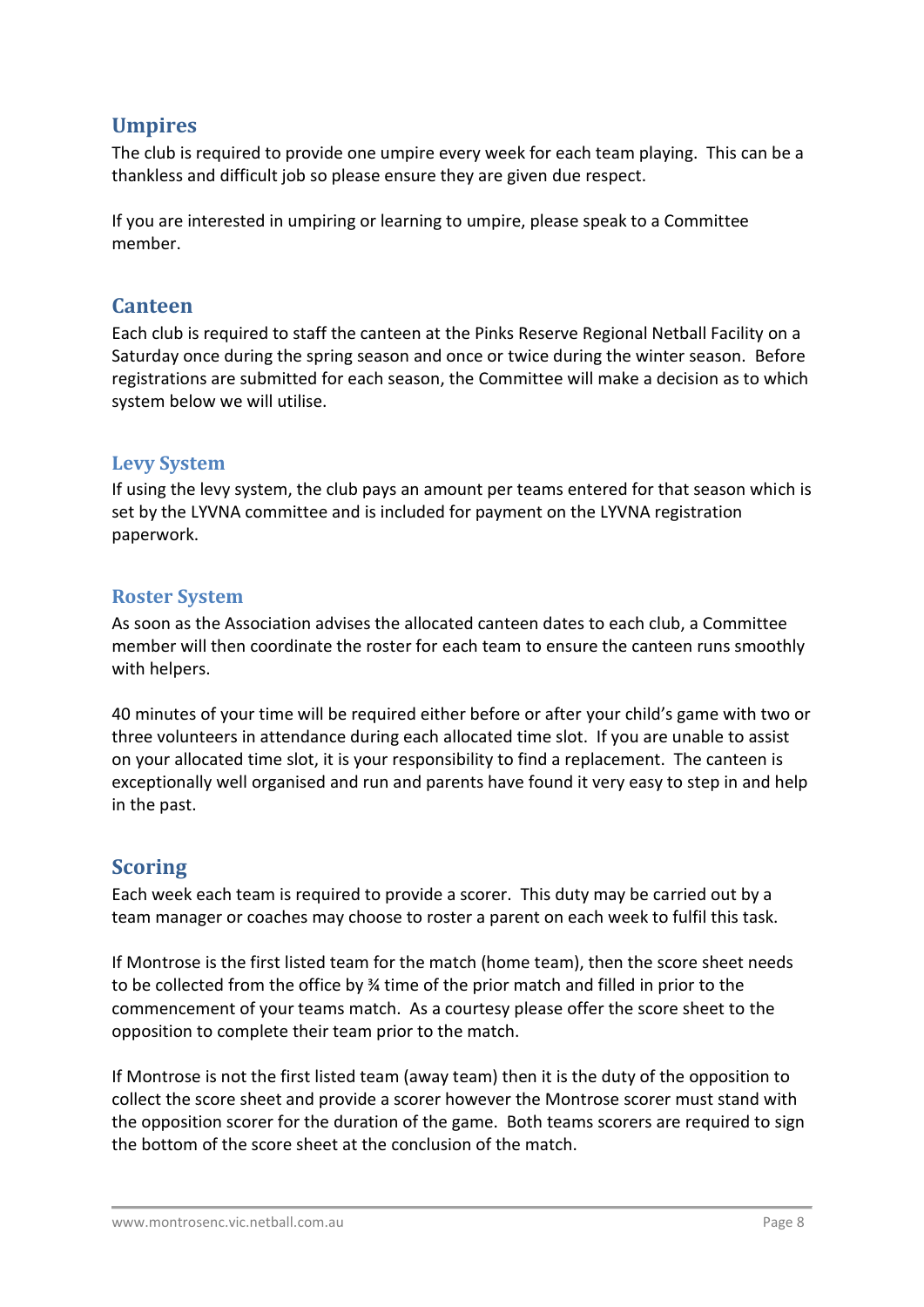Note LYVNA are able to penalise any teams whose score sheets are not completed correctly (e.g. positions by the end of the match not marked, player names not written exactly as registered through your Netball Victoria Membership, fill in players from a lower section not marked correctly).

If you would like some assistance / guidance in completing a score sheet, please contact a Committee member or your coach.

#### <span id="page-10-0"></span>**Presentation Event**

A presentation event is held at the conclusion of the Winter season only (September). This is a fun event and an opportunity for the players to interact with their team mates and friends socially after the season. Presentations will be made to each team and acknowledgements given to those who made the season possible.

#### <span id="page-10-1"></span>**Website**

The Montrose Netball Club website address is www.montrosenc.vic.netball.com.au

The website contains the following information:

- Montrose Netball Club fixtures, results and ladders
- News (LYVNA and MNC events, notifications for members, ad hoc news / events)
- Contact Us (club details and office bearers)
- Club Details (our committee, club history, uniforms, contact details, life members, honour board and club flyer)
- Registrations (registration link, information paperwork, MyNetball reference guides)
- NetSetGo (information, registration link, modified rules)
- Members Zone (coaches / players / umpires information, club forms, new member information, LYVNA by laws and club policies)
- Our Sponsors
- Photo Gallery
- All Abilities Program

## <span id="page-10-2"></span>**Facebook**

The Montrose Netball Club Facebook page is: www.facebook.com/MontroseNetballClub

<span id="page-10-3"></span>This page contains all the latest news regarding the club.

## **LYVNA Website**

The LYVNA has a website (www.lyvna.com.au) which has all the fixtures, ladders and results as well as other information in relation to the Association.